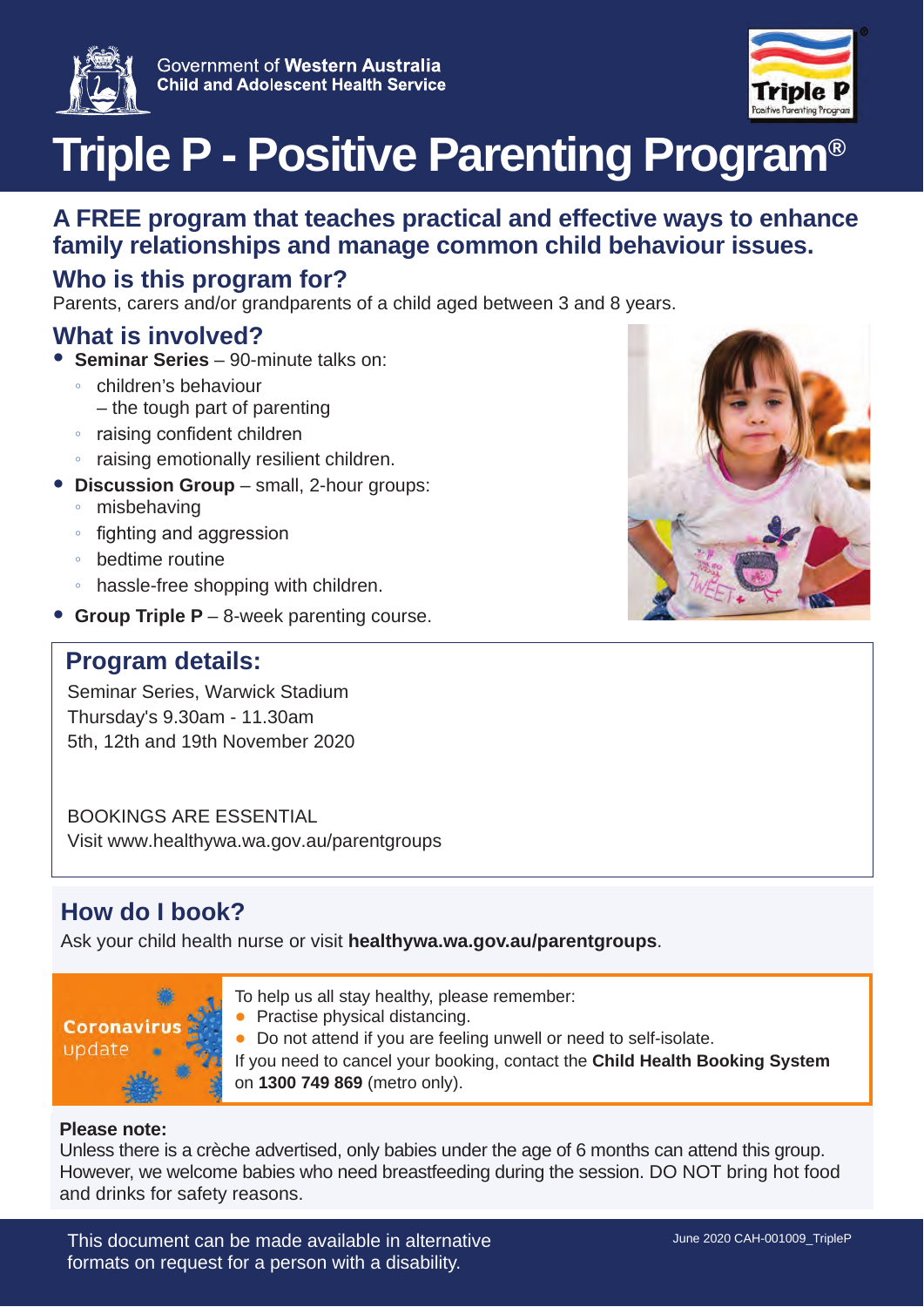



# **Triple P - Positive Parenting Program®**

### **A FREE program that teaches practical and effective ways to enhance family relationships and manage common child behaviour issues.**

# **Who is this program for?**

Parents, carers and/or grandparents of a child aged between 3 and 8 years.

#### **What is involved?**

- Ɣ **Seminar Series**  90-minute talks on:
	- ƕ children's behaviour – the tough part of parenting
	- raising confident children
	- raising emotionally resilient children.
- Ɣ **Discussion Group**  small, 2-hour groups:
	- misbehaving
	- fighting and aggression
	- ƕ bedtime routine
	- ƕ hassle-free shopping with children.
- Ɣ **Group Triple P**  8-week parenting course.

#### **Program details:**

Seminar Series, Floreat All Saints Uniting Church Tuesday's 9.30am - 11.30am 10th, 17th and 24th November 2020

BOOKINGS ARE ESSENTIAL Visit www.healthywa.wa.gov.au/parentgroups

# **How do I book?**

Ask your child health nurse or visit **healthywa.wa.gov.au/parentgroups**.



- To help us all stay healthy, please remember:
- Practise physical distancing.
- Ɣ Do not attend if you are feeling unwell or need to self-isolate.
- If you need to cancel your booking, contact the **Child Health Booking System** on **1300 749 869** (metro only).

#### **Please note:**

Unless there is a crèche advertised, only babies under the age of 6 months can attend this group. However, we welcome babies who need breastfeeding during the session. DO NOT bring hot food and drinks for safety reasons.

This document can be made available in alternative formats on request for a person with a disability.